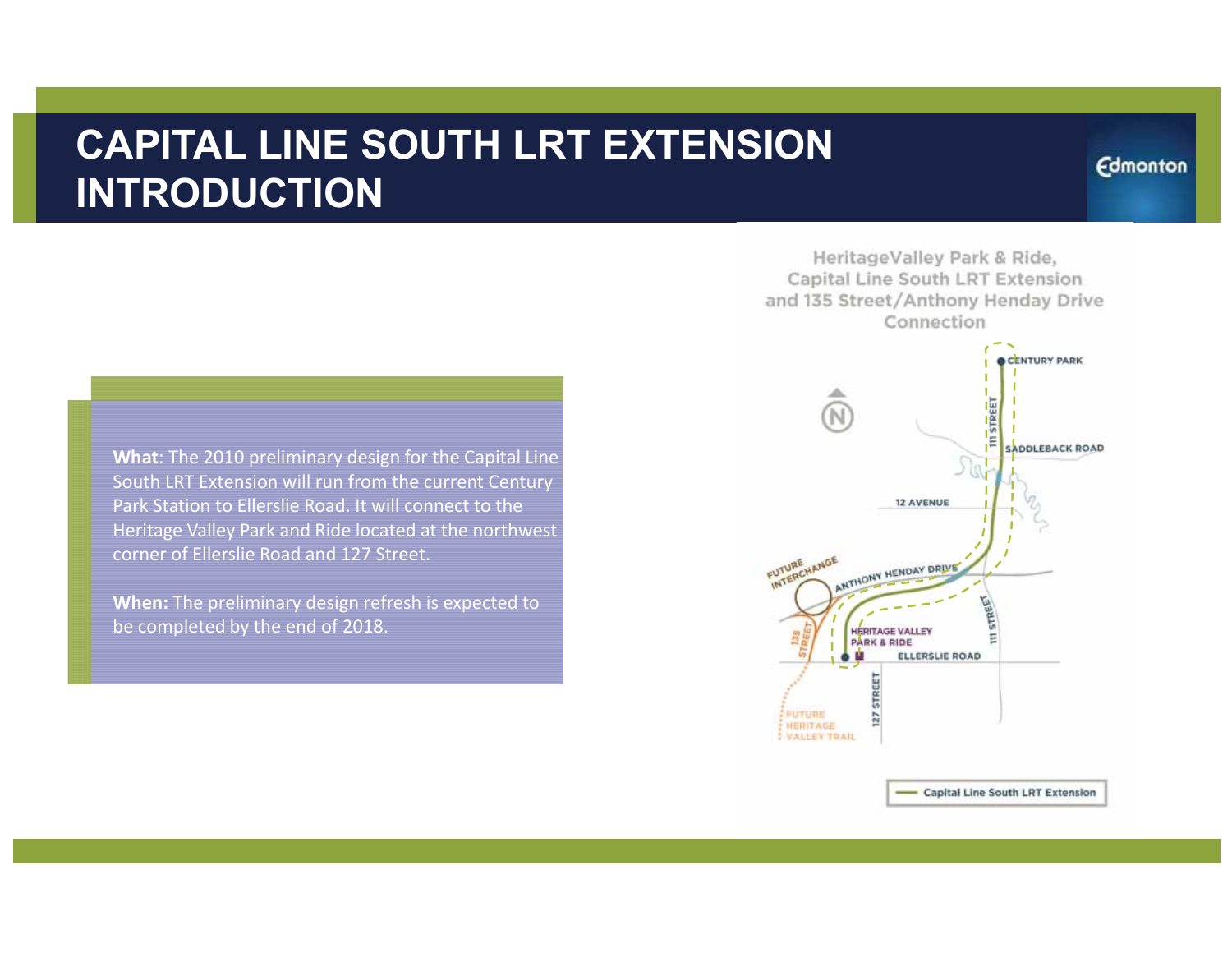# **CAPITAL LINE SOUTH LRT EXTENSION MEETING PURPOSE**

To introduce the project and provide an update on:

- o The project intent, schedule and anticipated outcomes
- o What we heard from the online survey

**Gather comments on:**

- o How to best 'fit' or integrate the future operations and maintenance facility into the community
- o Whether the 2010 streetscape, connections and other amenities still meet the needs of the community

2010 Preliminary Design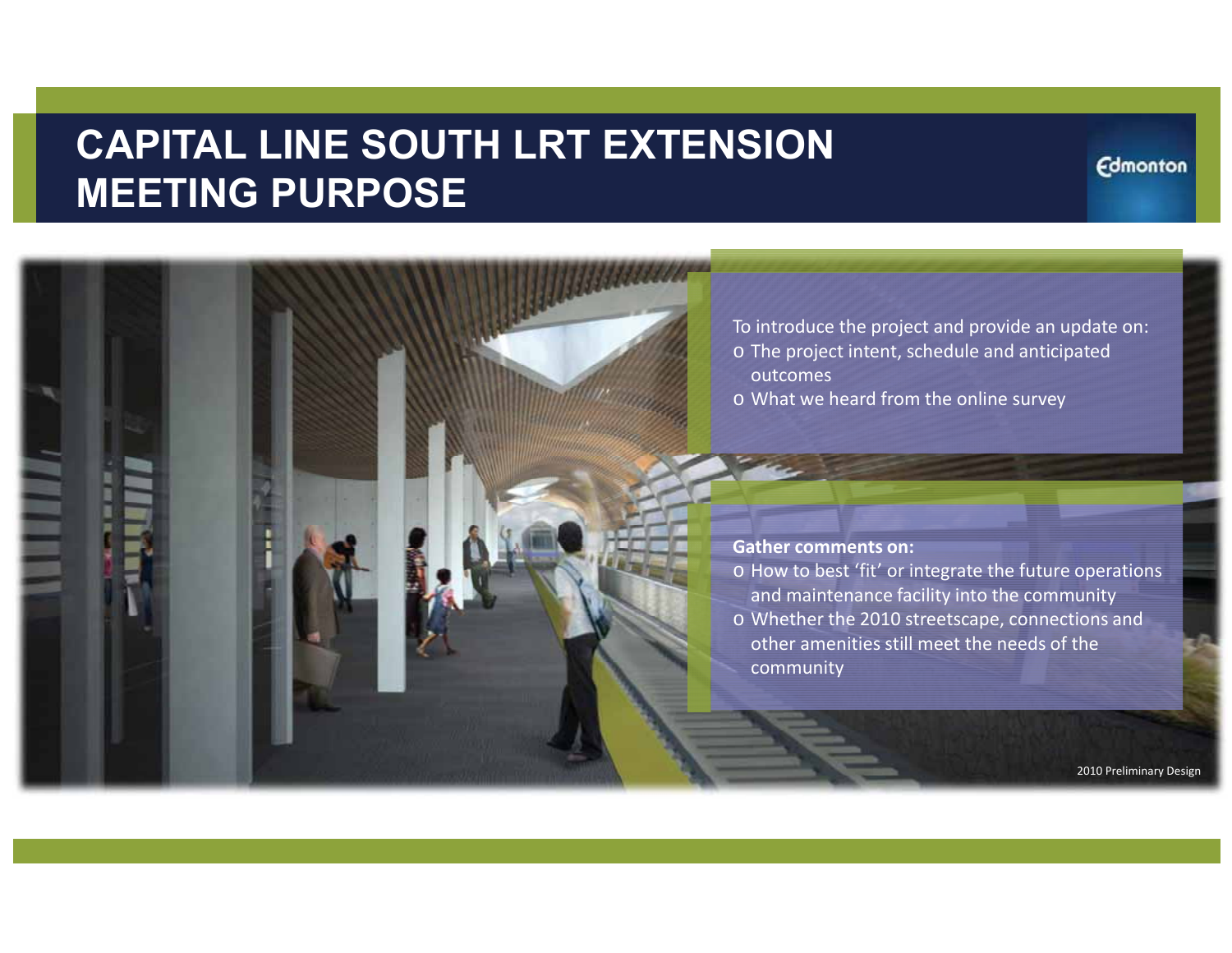## **PROJECT HISTORY**

#### **Edmonton**

**WHERE DO YOU LIVE?**Please place a dot on the map to show us where you live

Preliminary engineering for an LRT extension of the Capital Line from Century Park to Ellerslie Road Transit Centre was completed in 2010. This high-floor LRT extension of the Capital Line is 4.5 km and includes:

- o An underpass at 23 Avenue;
- o Bridges crossing Blackmud Creek and Anthony Henday Drive; and
- o A future operations and maintenance facility (OMF) south of Anthony Henday Drive.

At the south end of this project is a future combined LRT station, transit centre, and the Heritage Valley Park and Ride facility on the northwest corner of Ellerslie Road and 127 Street.

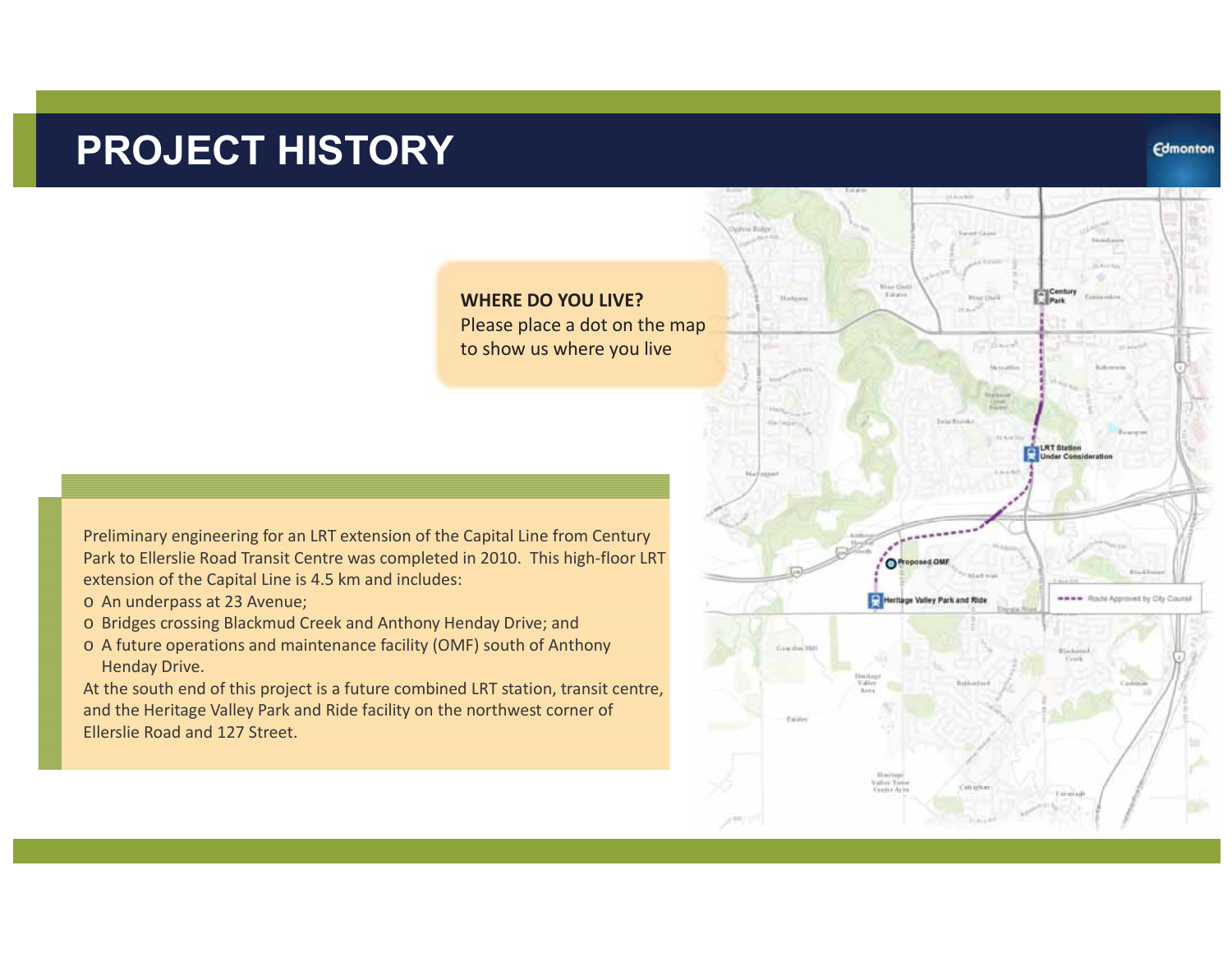### **WHY IS THE 2010 PRELIMINARY DESIGN BEING LOOKED AT NOW?**

**The 2010 preliminary design is being reviewed, and updated where required, because:**

- o The design needs to meet current design standards
- o New technology may be incorporated into the design
- o Sustainable Urban Integration (SUI) guidelines for high-floor LRT are being updated. These guidelines will place a higher value on aesthetics and 'fitting' or integrating the LRT into the adjacent communities. This may require changes to the 2010 design of the landscape, trails and other elements enjoyed by people along the corridor
- o A Grade Separation Assessment Framework was developed in 2017. This is a City Council approved process that identifies the level of need for a bridge or underpass at intersections that the LRT will cross.  $9<sup>th</sup>$  and  $12<sup>th</sup>$  Avenues, Saddleback Road, and Ellerslie Road will be assessed using this framework.
- o An operations and maintenance facility (OMF) in south Edmonton will be needed to store and provide light maintenance for the LRT vehicles. How the identified site fits into the community will need to be considered
- o A station at Twin Brooks may be considered
- o Federal funding became available for the project
- $\circ~$  An updated preliminary design will help ready the City for construction as funds become available

**This preliminary design update will be completed in September 2018**

#### **What is a design standard?**

A design standard defines the best way to design and build a quality element. For example, LRT tracks will need a specific amount of space around them for the LRV (light rail vehicle or 'car') to move on the track. Standards will say what these requirements are and will include such things as safety requirements, size, materials, etc.

**What is a grade separation?** A grade separation is where LRT is physically separated from street-level traffic with a bridge







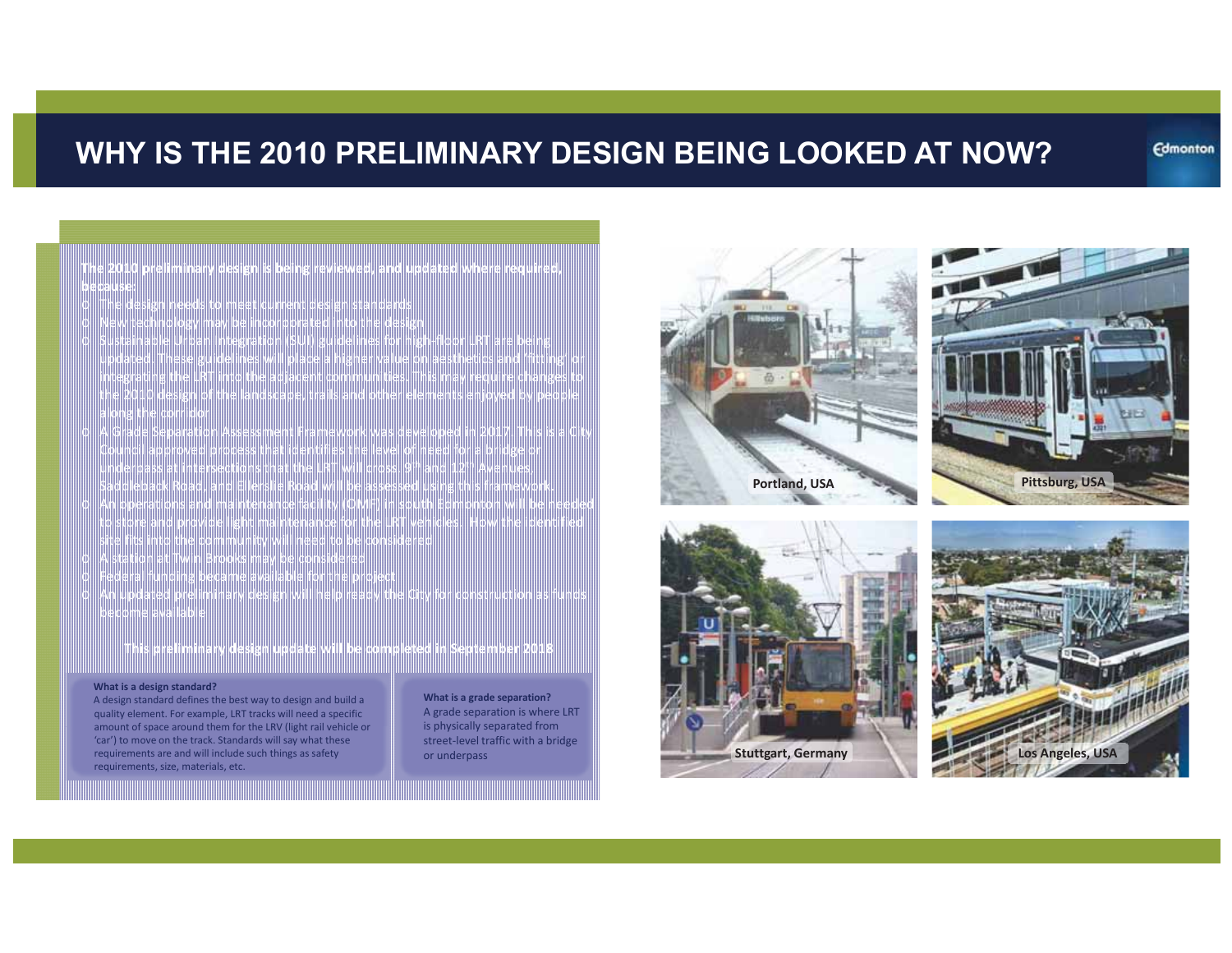### **WHAT IS BEING CONSIDERED?**

**Edmonton** 

**The refresh of the preliminary design will look at many things, including:**

- o LRT Network Plan
- o Project history/2010 preliminary design
- o Environment
- o Existing and future land uses
- o Existing drainage patterns
- o Indigenous traditional uses
- o Noise and vibration
- o Access to properties/neighbourhoods
- o Public input and community desires
	- o Aesthetics (look and feel)
	- o Streetscape
	- o Landscape
	- o Connectivity
- o Blackmud Creek conditions such as: soils, slope stability, water flow, and fish and animal habitat
- o Existing and future traffic requirements
- o Recreational activities along/crossing the LRT corridor
- o Alternative types of existing and future transportation
	- o Pedestrian
	- o Bicycle
	- o Transit
- o Utilities, pipelines and other services
- o Safety
- o Cost
- o Policies
- o Technical design standards

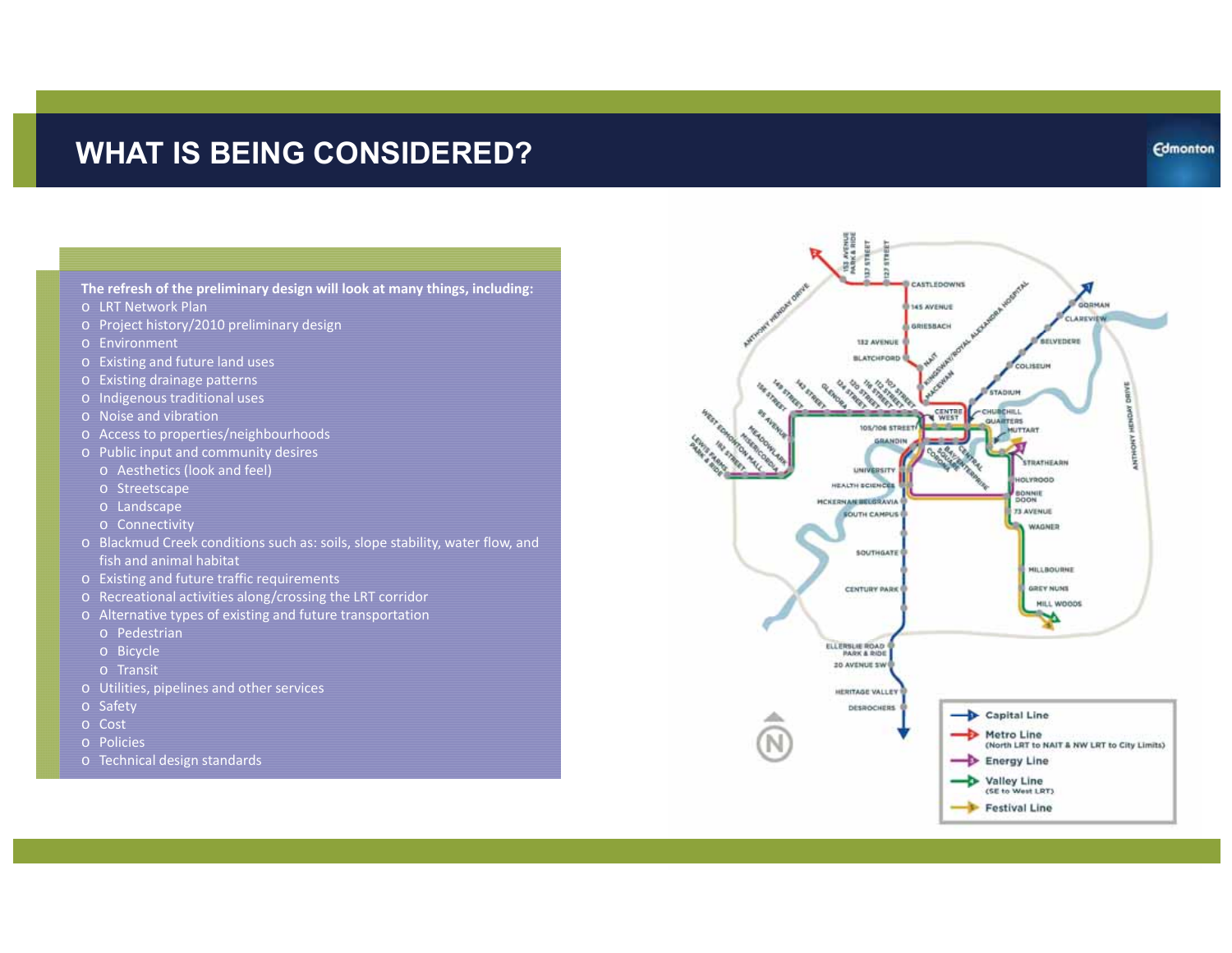The Capital Line South LRT Extension online survey was launched in late July and closed September 30, 2017. The intent of the survey was to obtain:

- o Input on LRT use
- o Input on the 2010 preliminary design to determine if the themes still meet the needs of today
- o Input on a potential station at Twin Brooks
- o Confirm and rank major design considerations and concerns identified in 2010

**1,687 surveys were completed. THANK YOU**









Edmontonians who indicated they do not use the LRT gave the following reasons in this survey:

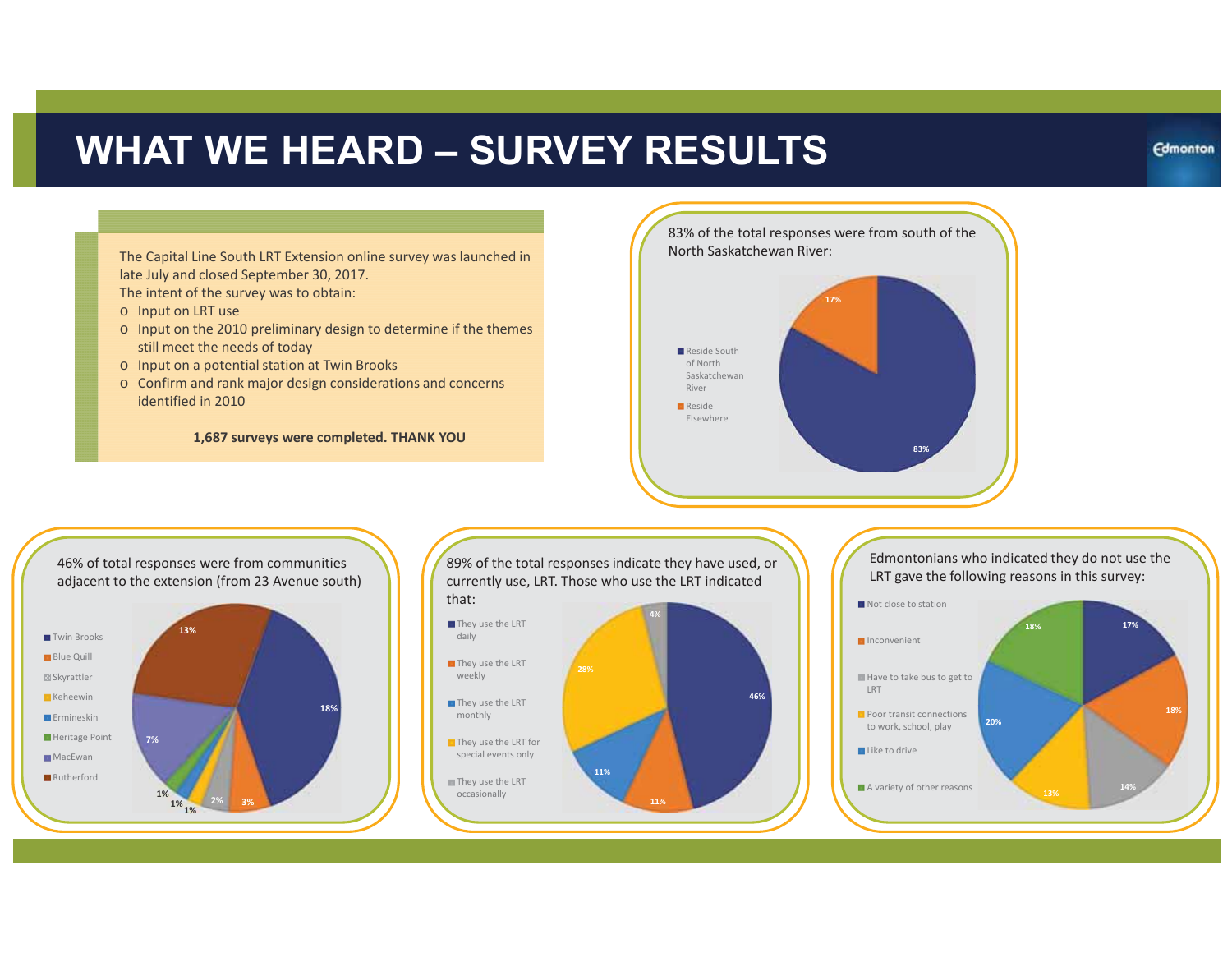### **Proposed Themes Along South LRT Extension**



A number of questions were asked to confirm if the design themes developed in 2010 still reflect the communities and landscapes the LRT extension will move through.

Extensive public consultation and a Stakeholder Information Panel (SIP) made up of community members helped to develop these themes in 2010.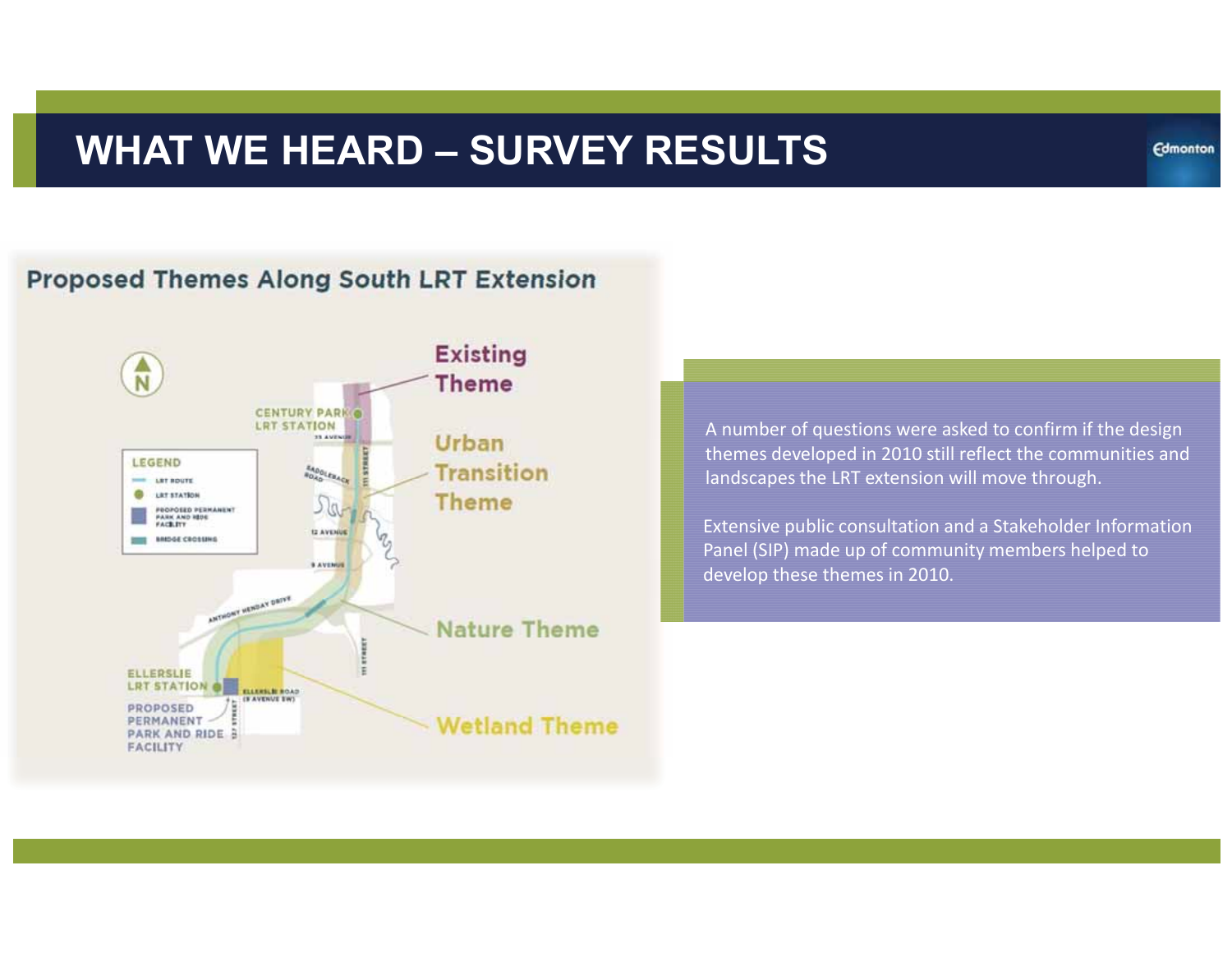### SIP Members Preferred: **Urban Transition Theme Features:**

Along 111 Street to 9th Ave NW





Example: Wall Features





Example: Walk Features



The **Urban Transition Theme** is comprised of natural features including an alternating woodstyled concrete and stone visual screen wall along private residential properties, grass, trees and other plantings. There would a security fence along the LRT and stylized light standards. A shared-use path would be included on the west side of 111 Street.

Plants selected for this zone typically would grow in Blackmud Creek ravine and they would be planted in curving naturalized beds. Some flowering trees and shrubs would be added for seasonal colour.

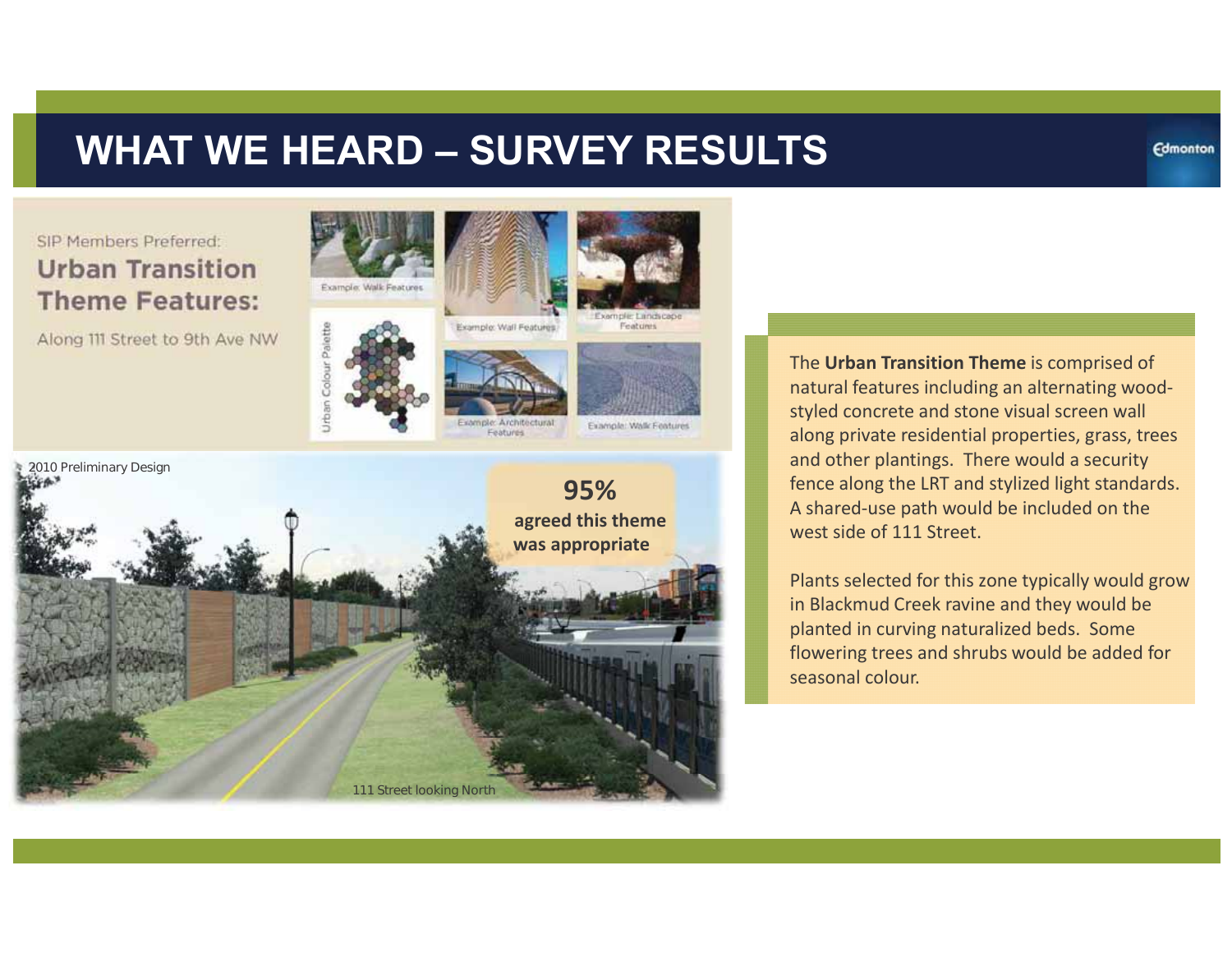The **Nature Theme** aims to increase the human connection to the naturalenvironment. The LRT station is semienclosed by a curved, tree-formed canopy that provides a high degree of shelter with natural ventilation, clear views to and from the station, and access to natural light. Stone walls and baskets, along with organic shaped lighting add to the theme. A darker 'river' of paving stone is set into alternating sandblasted and saw-cut concrete walks.

Large trees provide shade during the summer, while allowing sunshine to warm LRT users in the winter. Low-levelvegetation provides seasonal interest and a visual screen. The screen connects the station with the natural elements of thesurrounding community.

### SIP Members Preferred: **Nature Theme** Vegetation Features:

9th Ave NW to Ellerslie Road



LRT Station2010 Preliminary Design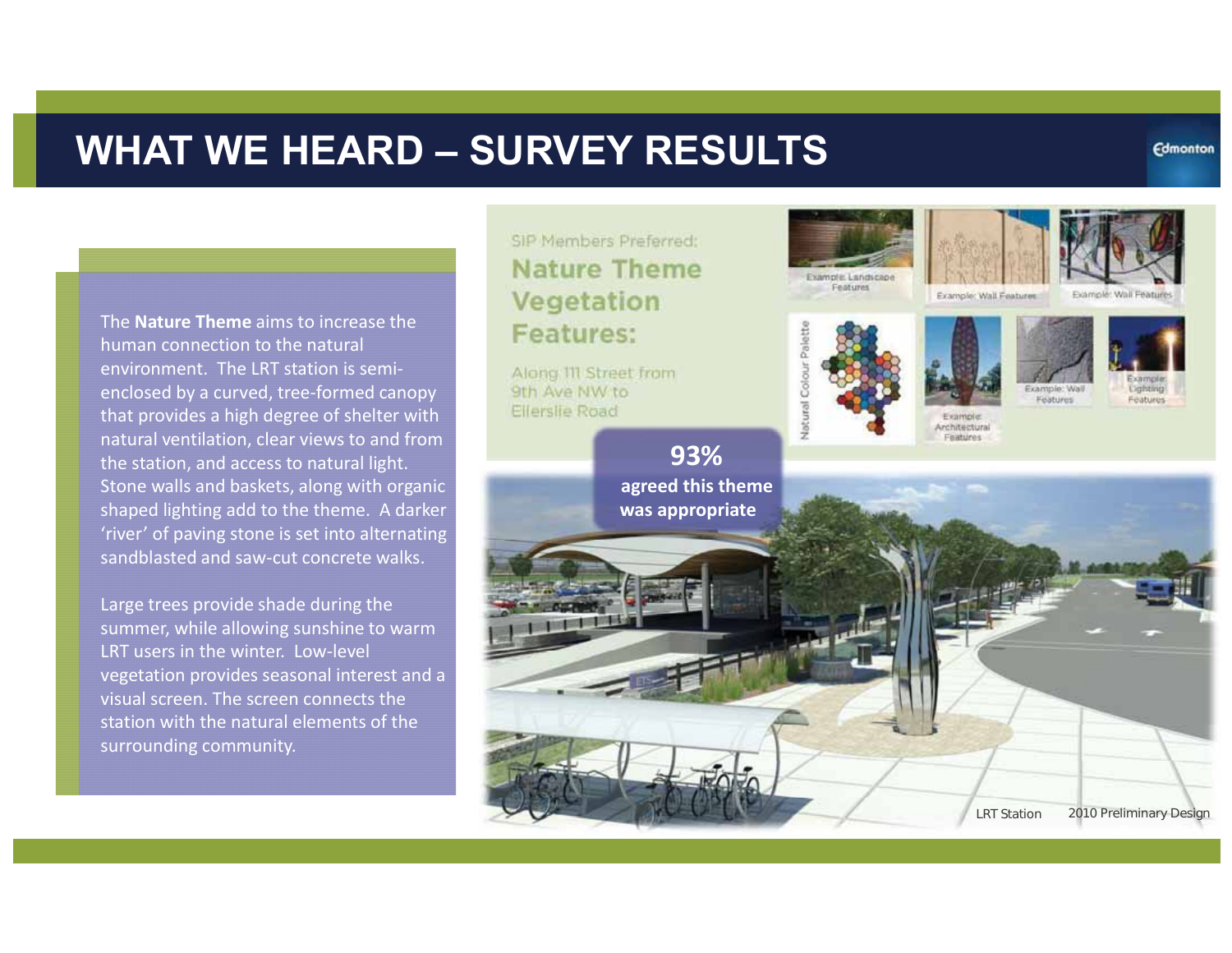**Theme and Treatment of Bridges and Underpasses**

In 2010, two locations were planned along the Capital Line South LRT Extension with a bridge and one location with an underpass. Each was given a specific look that reflects the site and the characteristics considered important by the Stakeholder Information Panel and public during the previous preliminary design process in 2010. In the survey, we asked if the proposed themes were still considered appropriate.



This bridge would use the **Nature Theme**.

be developed using the **Urban Transition Theme.** Lighting would be included to increase visibility and safety.

over the underpass) patterning, security fencing and grass, trees, and other plantings.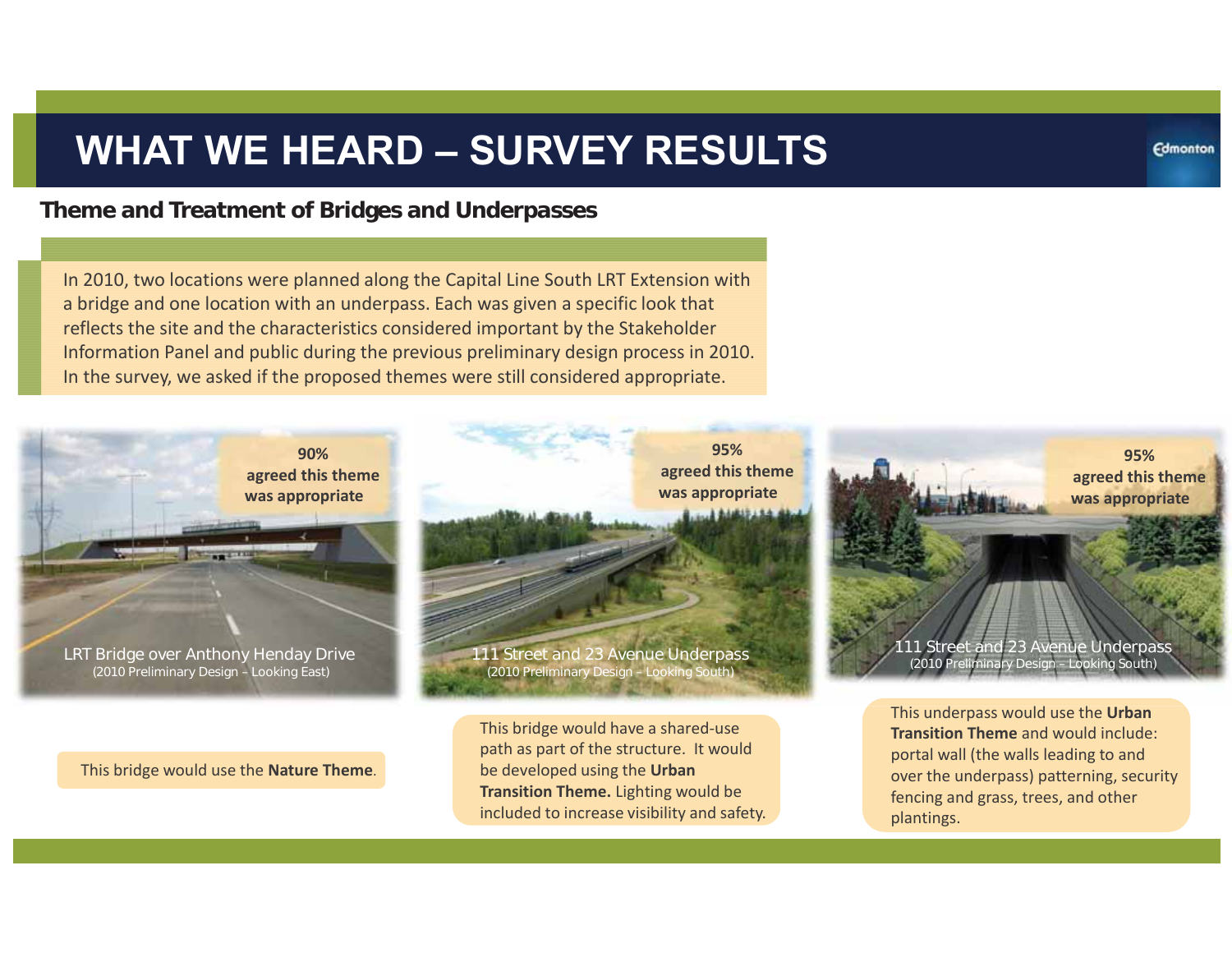A station at Twin Brooks is being considered. In our survey, we asked:

**Do you think LRT riders would benefit from a station next to Twin Brooks**

|              | <b>Overall</b>                 | <b>Outside of</b><br><b>Twin Brooks</b> | <b>Twin Brooks</b><br>Only     |
|--------------|--------------------------------|-----------------------------------------|--------------------------------|
| Response     | Percent of<br><b>Responses</b> | Percent of<br><b>Responses</b>          | Percent of<br><b>Responses</b> |
| <b>Yes</b>   | 60%                            | 60%                                     | 58%                            |
| <b>No</b>    | 17%                            | 19%                                     | 11%                            |
| Don't Know   | 23%                            | 21%                                     | 31%                            |
| <b>Total</b> | 1687                           | 1382                                    | 305                            |

In 2010, we heard that the following items were of major concern. In our survey, we asked:

**Which one of these is the most important to you?**

| <b>Important Preliminary Design</b><br><b>Concerns from 2010</b> | <b>Percent of Responses</b> |
|------------------------------------------------------------------|-----------------------------|
| Traffic impacts during and after construction                    | 39%                         |
| LRT crossings timed with traffic lights                          | 30%                         |
| Construction time required and schedule                          | 13%                         |
| Impact on property values                                        | 11%                         |
| Reduced connectivity for pedestrians                             | 7%                          |

In 2010, we heard that these factors needed to be considered in the preliminary design. In our survey we asked: **Which one of these factors is the most important to you?**

| <b>Important Preliminary Design Considerations</b><br><b>from 2010</b>                                                    | <b>Percent of</b><br><b>Responses</b> |
|---------------------------------------------------------------------------------------------------------------------------|---------------------------------------|
| Provide adequate room and all-weather<br>protection at stations                                                           | 24%                                   |
| Provide noise attenuation where possible                                                                                  | 18%                                   |
| Improve connectivity into the communities<br>with multi-use trails                                                        | 18%                                   |
| Minimize impacts on the environment                                                                                       | 15%                                   |
| If trees need to be removed, relocate them in<br>the neighbourhood and replace lost trees                                 | 4%                                    |
| Use easy to maintain materials and features                                                                               | 4%                                    |
| Build less expensive bridges and spend money<br>on landscaping and aesthetics along the LRT                               | 3%                                    |
| Use natural themed landscape and/or<br>screening to shield views of the LRT, station,<br>transit centre and Park and Ride | 3%                                    |
| Use energy-efficient lighting and features                                                                                | 3%                                    |
| Use a natural suburban theme with lots of<br>trees in transition area                                                     | 1%                                    |
| None of these                                                                                                             | 7%                                    |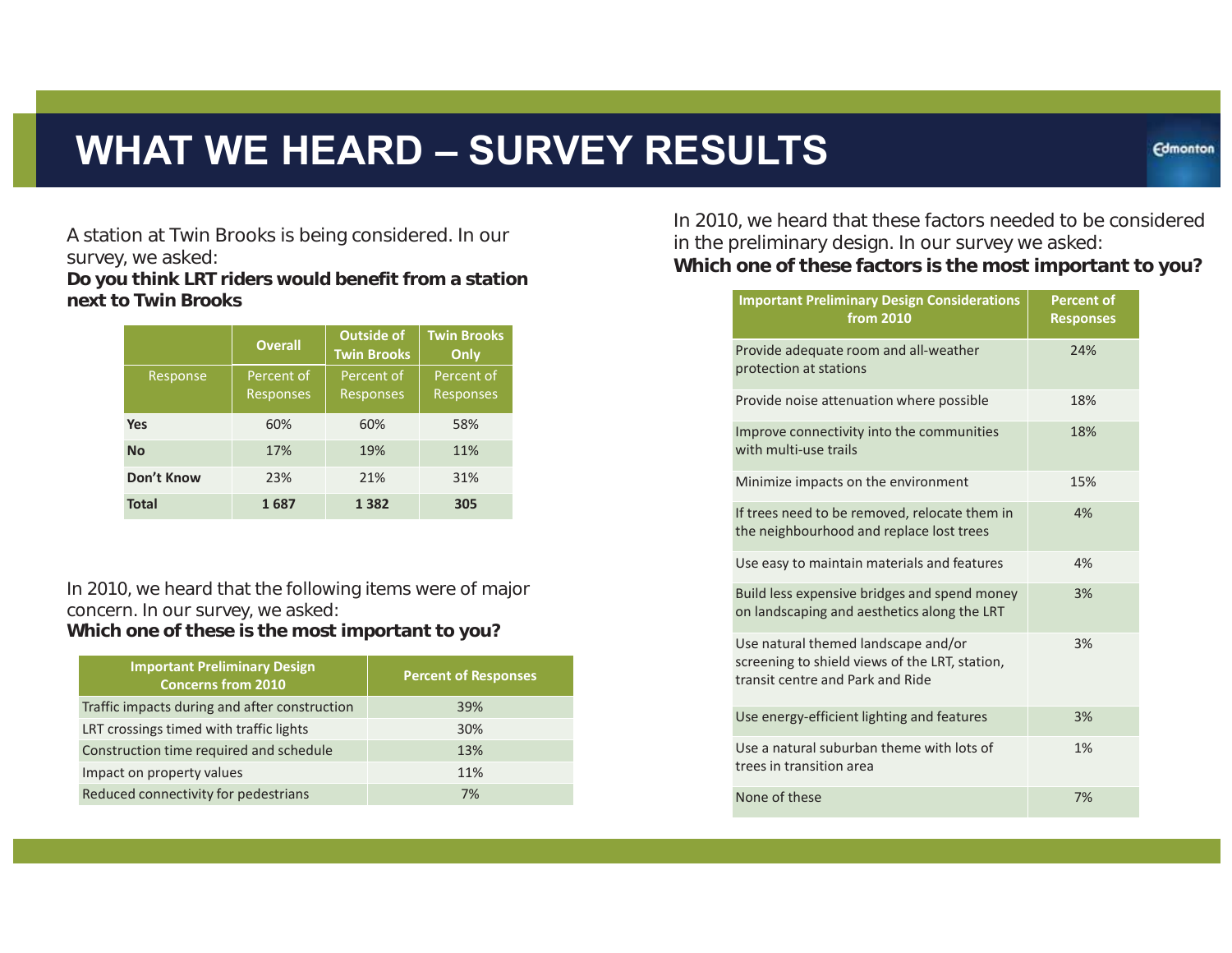### **2010 PRELIMINARY DESIGN: STREETSCAPE & LANDSCAPE**

**Edmonton** 

The streetscape, including the landscape, shared-use path, pedestrian crossings, noise walls, lighting and site furniture, was designed in 2010.

**Please provide any comments you may have on sticky notes and place them on the maps on the tables.**

#### **Please comment on:**

- o Trail locations
- o Cyclist needs
- o Pedestrian needs
- o Pedestrian connections into neighbourhoods
- o Landscape
- o Fencing
- o Lighting
- o Site furniture such as benches, waste receptacles
- o Other elements

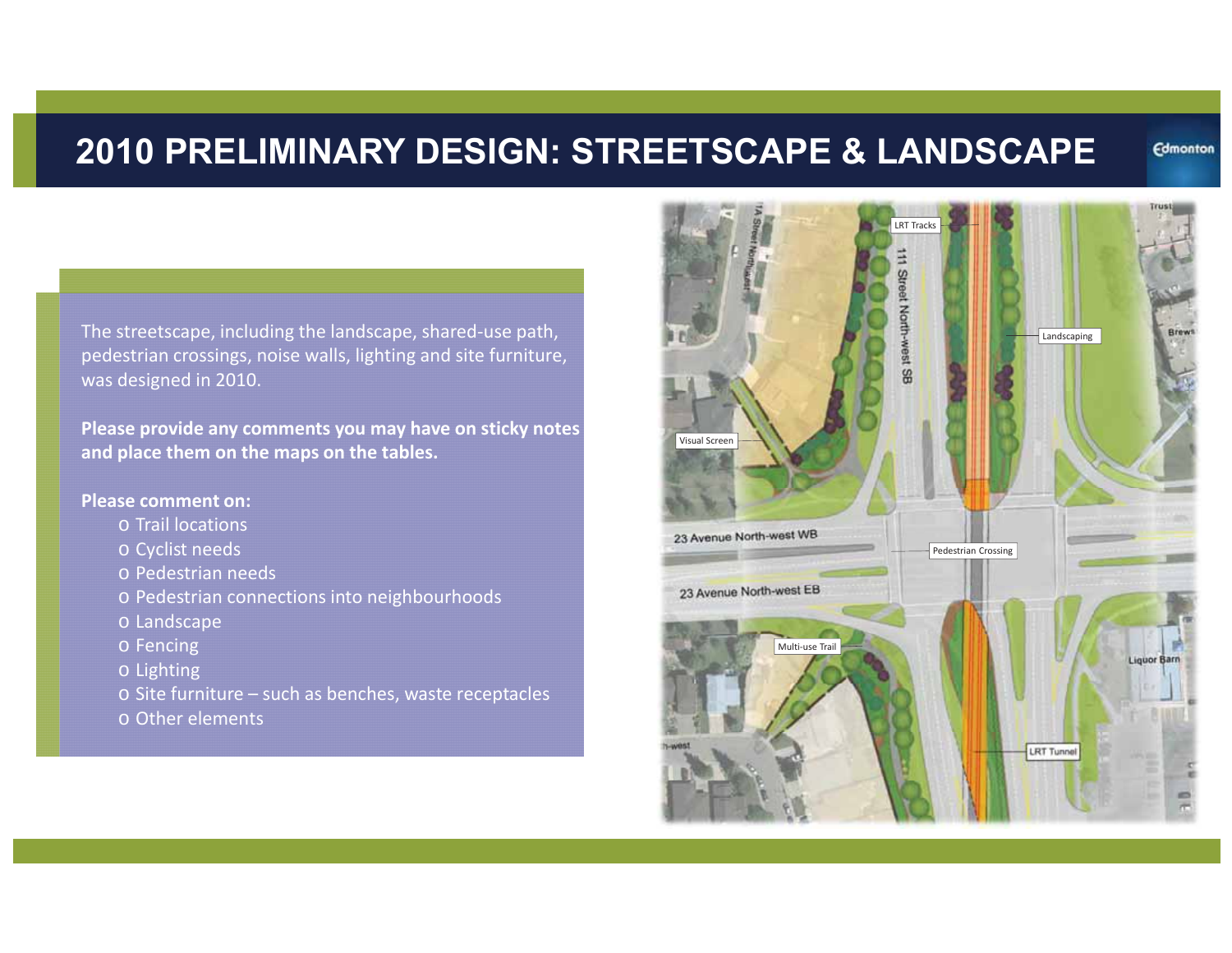### **2010 PRELIMINARY DESIGN: STREETSCAPE & LANDSCAPE**

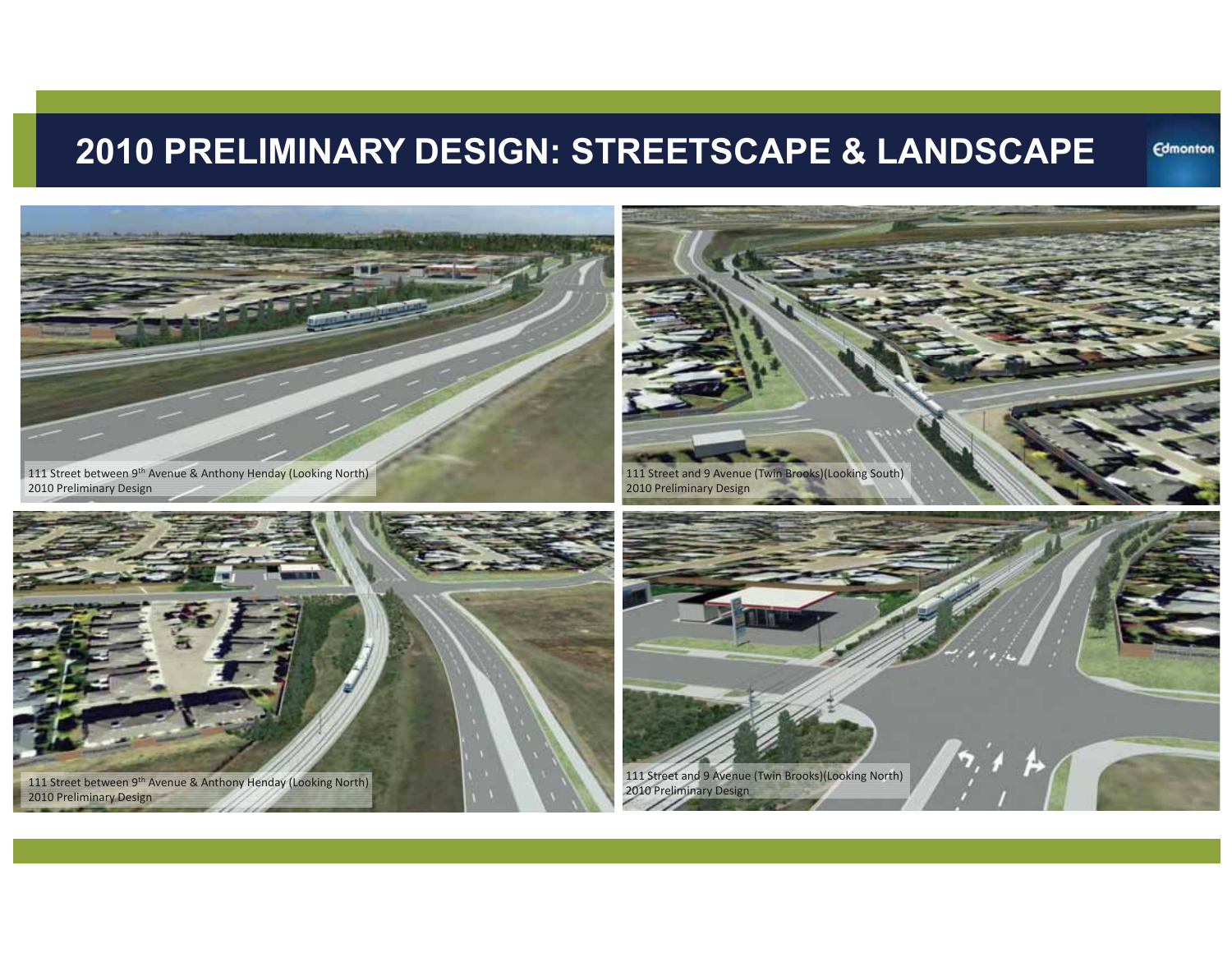### **FUTURE OPERATIONS & MAINTENANCE FACILITY (OMF)**

#### **What is an OMF?**

This OMF is a site that contains a building for LRV (light rail vehicles or LRT 'cars') storage and light maintenance. It will also have tracks to move LRVsaround the site and provide storage when they are not in use, e.g. nighttime

#### **Why at this site?**

As the LRT Network expands, more storage and maintenance facilities are required. With the extension of the Capital Line, more LRVs will be needed, so additional space for storage and maintenance is required. This site was identified as a potential LRT storage and light maintenance location in 2010 and is now being designed for future use.

#### **When will it be built?**

This site is being planned now. It may be constructed as a separate project. The timing for construction has not been decided.

**OMF into the site with regards to aesthetics, screening, landscape and other elements that you think are important?**

**How can we best 'fit' or integrate the**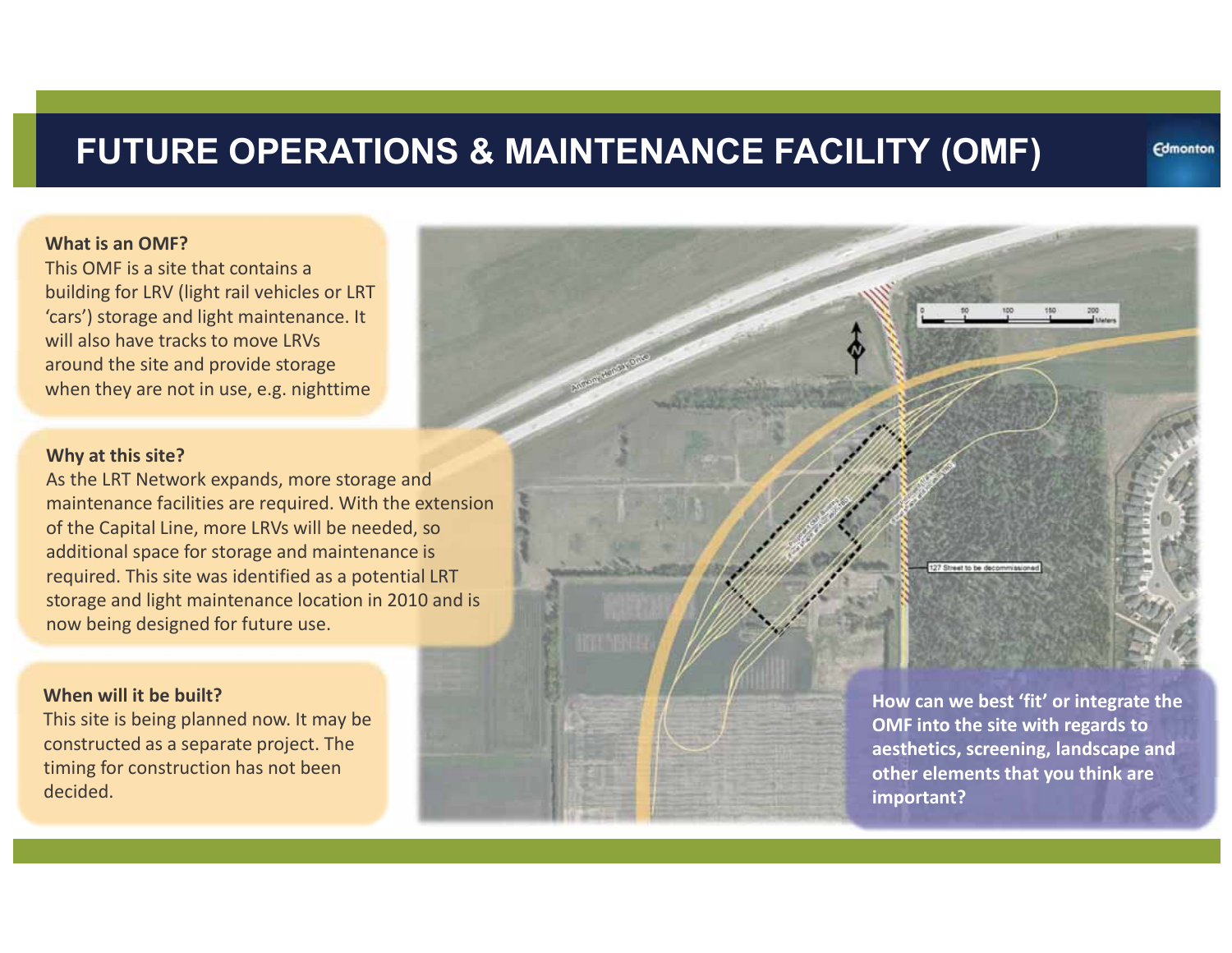## **GRADE SEPARATION**

A grade separation is where LRT is physically separated from street-level traffic with a bridge or underpass.

A LRT Crossing Assessment Framework was developed in 2017. This is a City Council approved process that identifies the level of need for a bridge or underpass at intersections that the LRT will cross.

Intersections being assessed for a potential grade separation along 111 Street include:

- o 9th Avenue
- o 12 Avenue
- o Saddleback Road (19 Avenue)
- o Ellerslie Road

The Project Team has completed a preliminary crossing evaluation based on the City of Edmonton's Council approved Crossing Assessment Framework for LRT grade separations.

- o Based on the initial preliminary evaluation, the crossings of 9th, 12th and Saddleback Road may not meet the criteria for grade separations
- o There is still more technical review and discussion to be completed before arriving at a final decision
- o The Ellerslie Road evaluation is ongoing
- o There will be an underpass at 23 Avenue; bridges crossing Blackmud Creek and Anthony Henday Drive



ing og Al Example Example ample

**Elevated LRT** 

Surface LRT

Below grade LRT

ŗ,